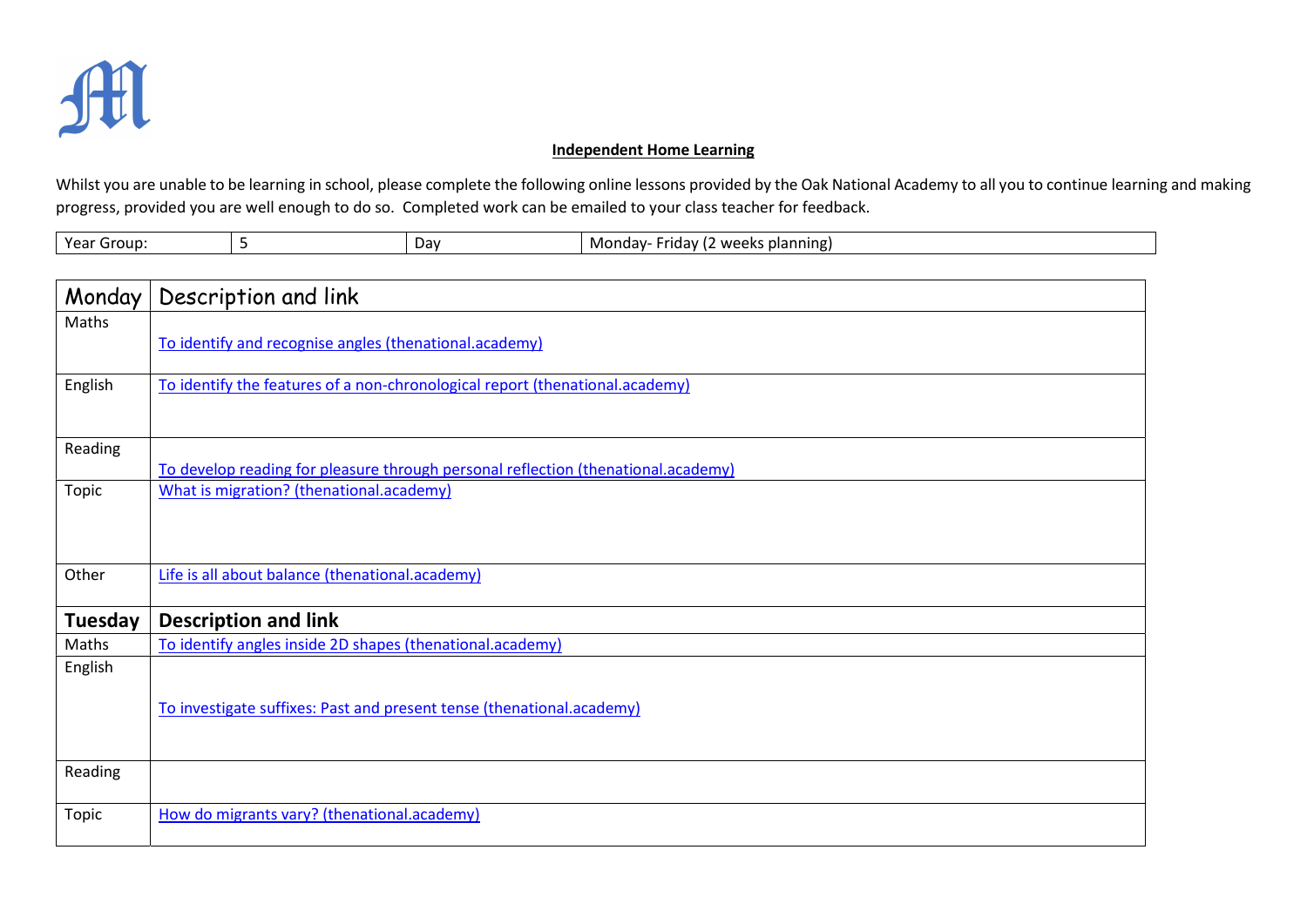

Other Food, glorious food! (thenational.academy)

| Wednesday | <b>Description and link</b>                                               |
|-----------|---------------------------------------------------------------------------|
| Maths     | To revise angles (thenational.academy)                                    |
| English   | To develop and generate subject-specific vocabulary (thenational.academy) |
| Other     | Time to get active! (thenational.academy)                                 |
|           | How do we know about Prehistoric Britain? (thenational.academy)           |
|           | Which animals lived in Prehistoric Britain? (thenational.academy)         |
| Thursday  | <b>Description and link</b>                                               |
| Maths     | To describe 2-D shapes based on their properties (thenational.academy)    |
| English   | To learn about the Anglerfish and their appearance (thenational.academy)  |
| Reading   |                                                                           |
| Topic     | How does migration affect people and places? (thenational.academy)        |
| Other     |                                                                           |
|           | My own workout (thenational.academy)                                      |

| Friday  | <b>Description and link</b>                                                                      |
|---------|--------------------------------------------------------------------------------------------------|
| Maths   | To describe the properties of 3D shapes (thenational.academy)                                    |
| English | To investigate suffixes: Past and present tense (thenational.academy)                            |
|         |                                                                                                  |
| Reading |                                                                                                  |
|         | To develop reading for pleasure through discussion of favourite characters (thenational.academy) |
| Topic   | What is economic migration? (thenational.academy)                                                |
|         |                                                                                                  |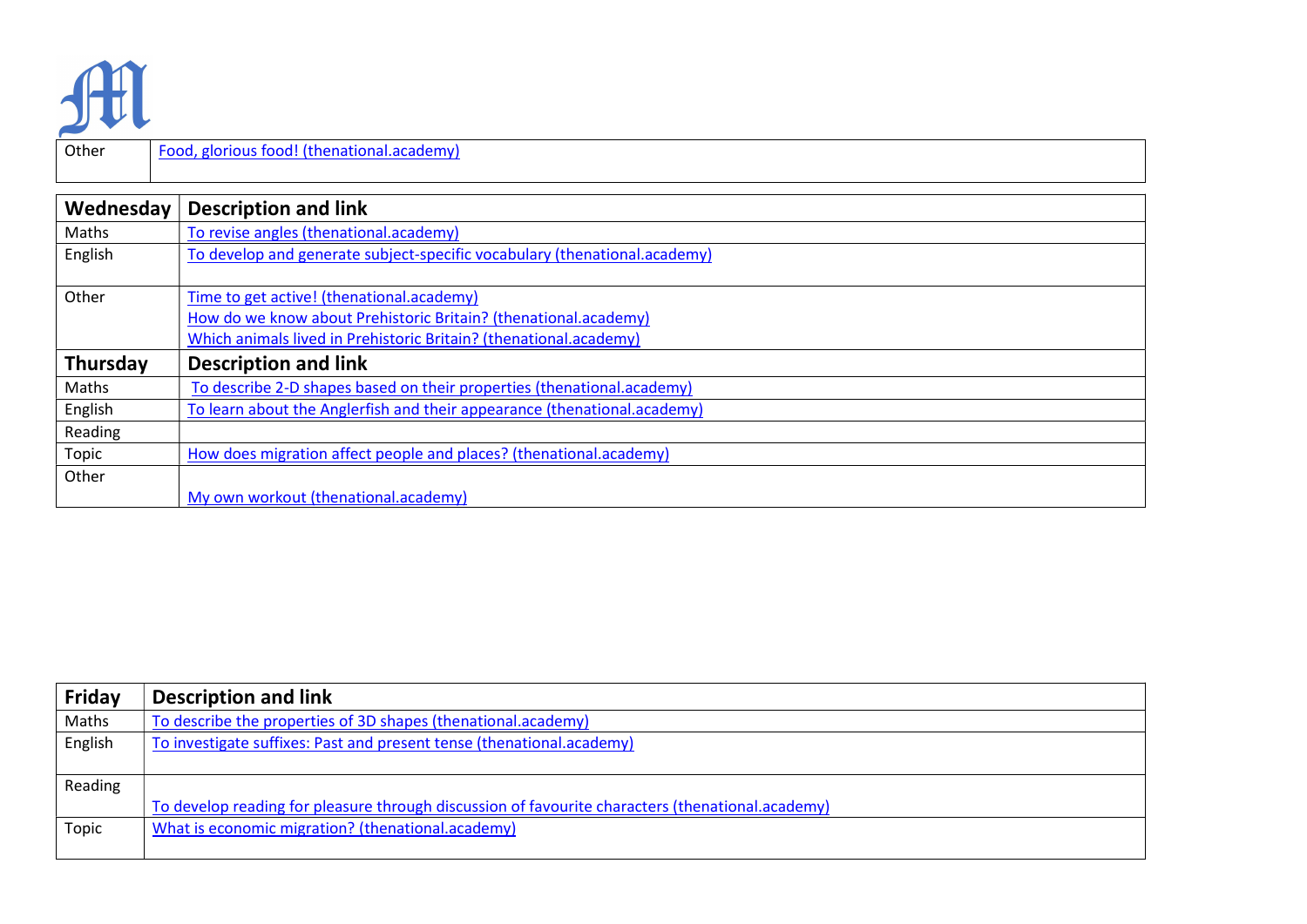| <b>Monday</b> | <b>Description and link</b>                                                                                      |
|---------------|------------------------------------------------------------------------------------------------------------------|
| Maths         | Multiples and factors (thenational.academy)                                                                      |
| English       | To practise using formal conjunctions (thenational.academy)                                                      |
| Reading       |                                                                                                                  |
| Topic         | Which countries are in South America? What physical features can we find in South America? (thenational.academy) |
| Other         |                                                                                                                  |
|               | The beginning of the world (thenational.academy)                                                                 |
| Tuesday       | <b>Description and link</b>                                                                                      |
| Maths         | Prime numbers (thenational.academy)                                                                              |
| English       | To write the opening paragraph of a non-chronological report (thenational.academy)                               |
| Reading       |                                                                                                                  |
| Topic         | What are some of South America's most important human features? (thenational.academy)                            |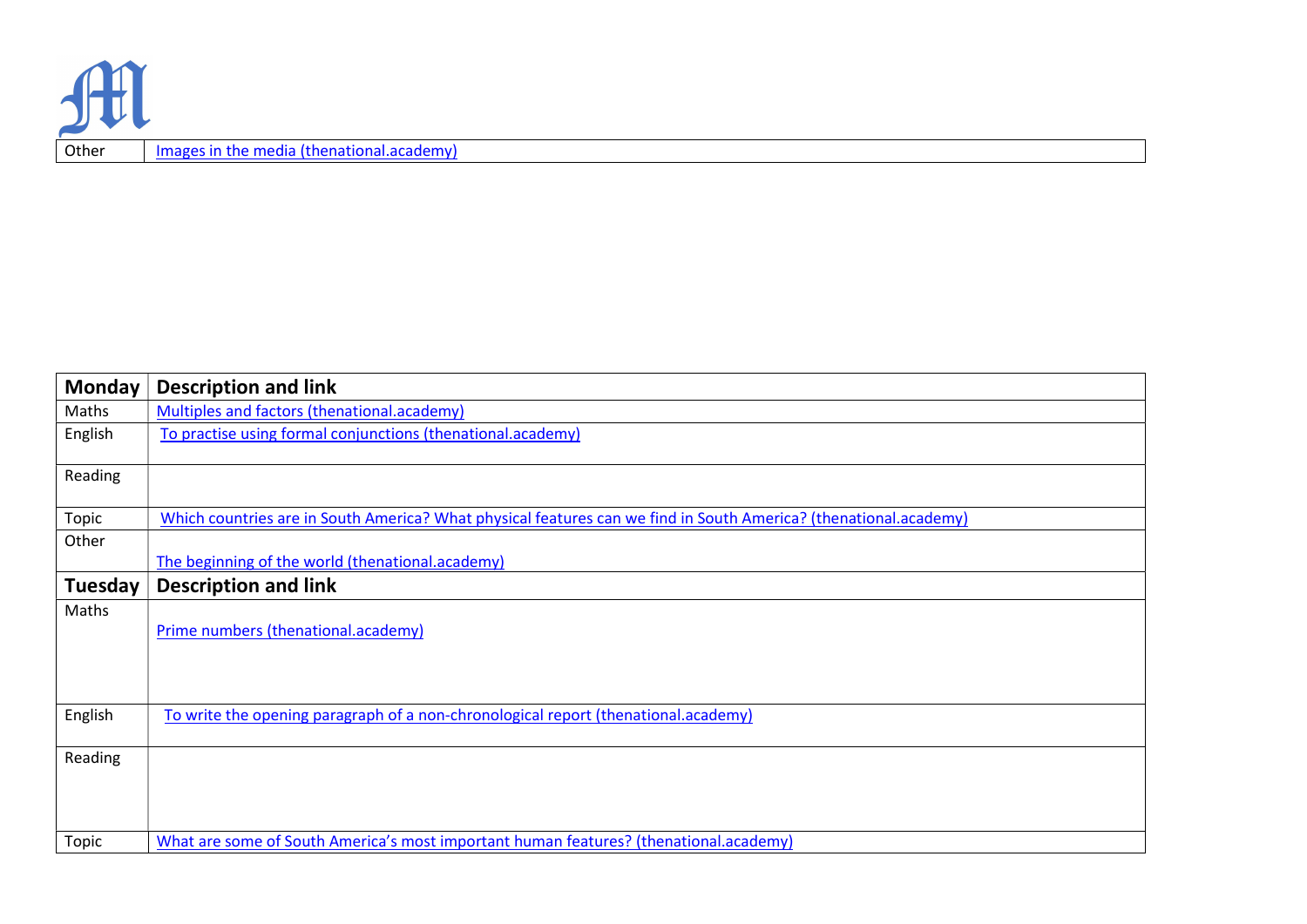

Other Dragons (thenational.academy)

| Wednesday | <b>Description and link</b>                                                     |
|-----------|---------------------------------------------------------------------------------|
| Maths     | Multiplying and dividing by 10, 100, 1000 (thenational.academy)                 |
| English   | To learn about the Angler Fish's diet (thenational.academy)                     |
| Reading   |                                                                                 |
|           |                                                                                 |
| Topic     |                                                                                 |
|           | What is the geography of Chile? (thenational.academy)                           |
| Other     | Giants (thenational.academy)                                                    |
| Thursday  | <b>Description and link</b>                                                     |
| Maths     | Using derived facts to multiply mentally (thenational.academy)                  |
| English   | To write the diet paragraph of a non-chronological report (thenational.academy) |
|           |                                                                                 |
| Reading   |                                                                                 |
|           |                                                                                 |
| Topic     | How are Chile and the UK similar and different? (thenational.academy)           |
| Other     |                                                                                 |
|           | <b>Stealing fire (thenational.academy)</b>                                      |